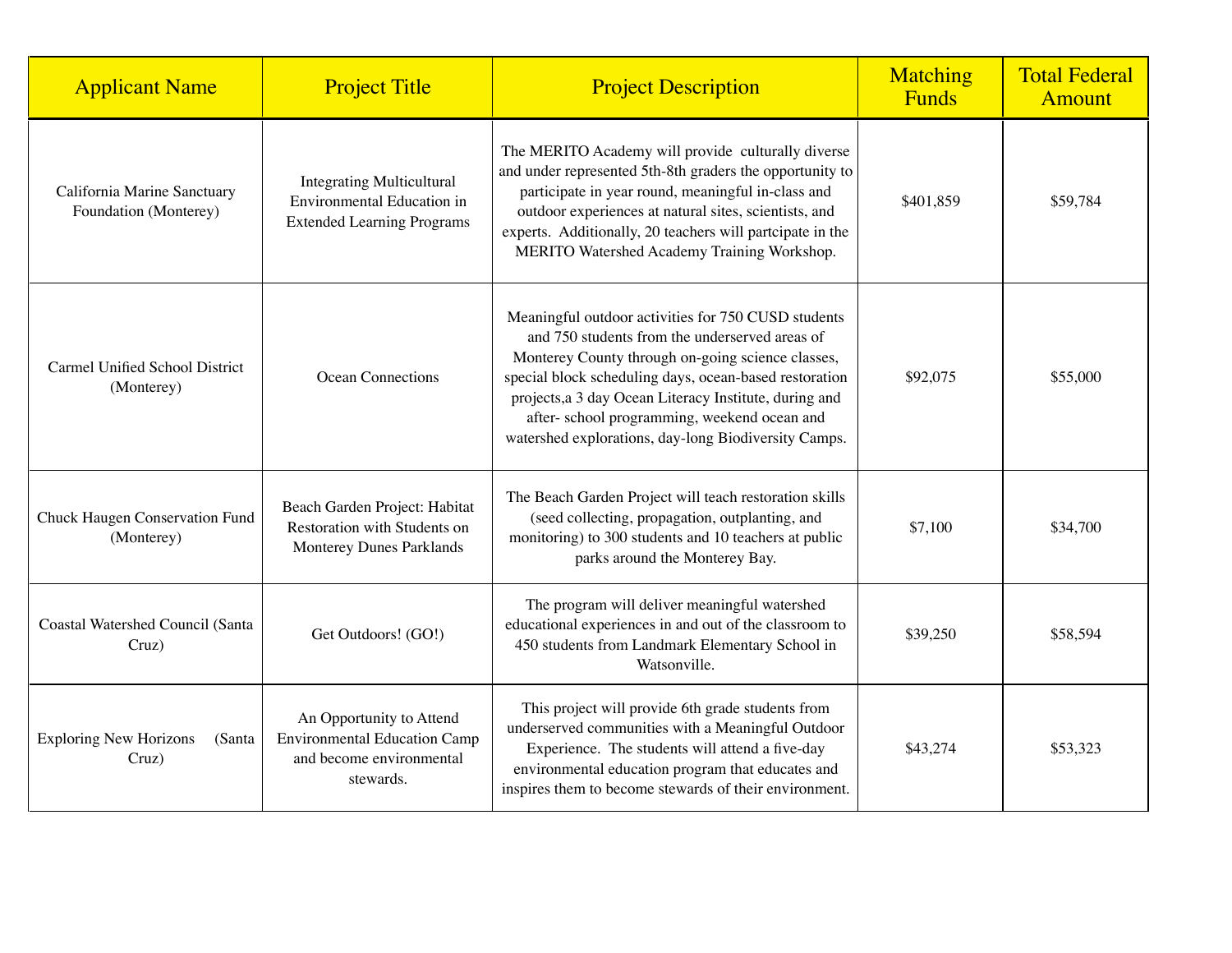| <b>Applicant Name</b>                                                        | <b>Project Title</b>                                                                                                                | <b>Project Description</b>                                                                                                                                                                                                                                                                            | <b>Matching</b><br>Funds | <b>Total Federal</b><br>Amount |
|------------------------------------------------------------------------------|-------------------------------------------------------------------------------------------------------------------------------------|-------------------------------------------------------------------------------------------------------------------------------------------------------------------------------------------------------------------------------------------------------------------------------------------------------|--------------------------|--------------------------------|
| Farallones Marine Sanctuary<br>Association (San Mateo)                       | Developing a community of<br>Sanctuary stewards in San Mateo<br>County through a growing network<br>of marine educators.            | This program provides a series of opportunities for<br>teachers to learn about the intertidal ecosystem of the<br>San Mateo County coastline, gain training in the<br>LiMPETS program, and encourages teachers in<br>incorporate ocean sciences in classrooms.                                        | \$80,564                 | \$57,237                       |
| Friends of MAOS (Monterey)                                                   | <b>MAOS Monterey Bay Runoff</b><br>Mitigation and Restoration Projects                                                              | Monterey Academy of Oceanographic Sciences (MAOS)<br>students will select sites along specific a creeks and<br>canyons in Monterey (Iris Canyon, Aguajito and Hartnell<br>Creeks) for pollution runoff mitigation, restoration and<br>monitoring.                                                     | \$30,764                 | \$48,369                       |
| Santa Cruz County Resource<br><b>Conservation District (Santa Cruz)</b>      | The Watershed Cruzin' Teacher<br>Program                                                                                            | Teachers from Santa Cruz County will participate in<br>workshops to introduce and train teachers to use the<br>Watershed Cruzin' curriculum. Six teachers will<br>implement a year-long field program with watershed<br>activities both in the classroom and in the field.                            | \$16,088                 | \$48,595                       |
| The Foundation of California State<br>University, Monterey Bay<br>(Monterey) | Outdoor Science School:<br>Collaborating with teachers to<br>provide unique academically based<br>meaningful watershed experiences. | Camp Sea Lab will provide a ocean/coastal science<br>based experiential program to 600 students and teachers<br>from 8 schools. The program will emphasize<br>watersheds, coasts, oceans, scientific process and<br>research, conservation, culture and history and careers/<br>educational pathways. | \$22,306                 | \$40,411                       |
| The Foundation of California State<br>University, Monterey Bay<br>(Monterey) | Professional Development for<br>Creeks of Salinas to the Bay                                                                        | This project will provide 3rd through 5th grade teachers<br>in Salinas with training workshops, in-class mentoring,<br>classroom lessons and field trip opportunities to the<br>creeks of Salinas.                                                                                                    | \$37,444                 | \$60,000                       |
| The Foundation of California State<br>University, Monterey Bay<br>(Monterey) | Increasing Watershed Awareness in<br>Youth through the Cycle of Habitat<br>Restoration                                              | Students in the MPUSD and the MERITO program will<br>participate in watershed and restoration activities to<br>increase knowledge and awareness of the Monterey Bay<br>area, watersheds and ocean.                                                                                                    | \$9,128                  | \$57,116                       |